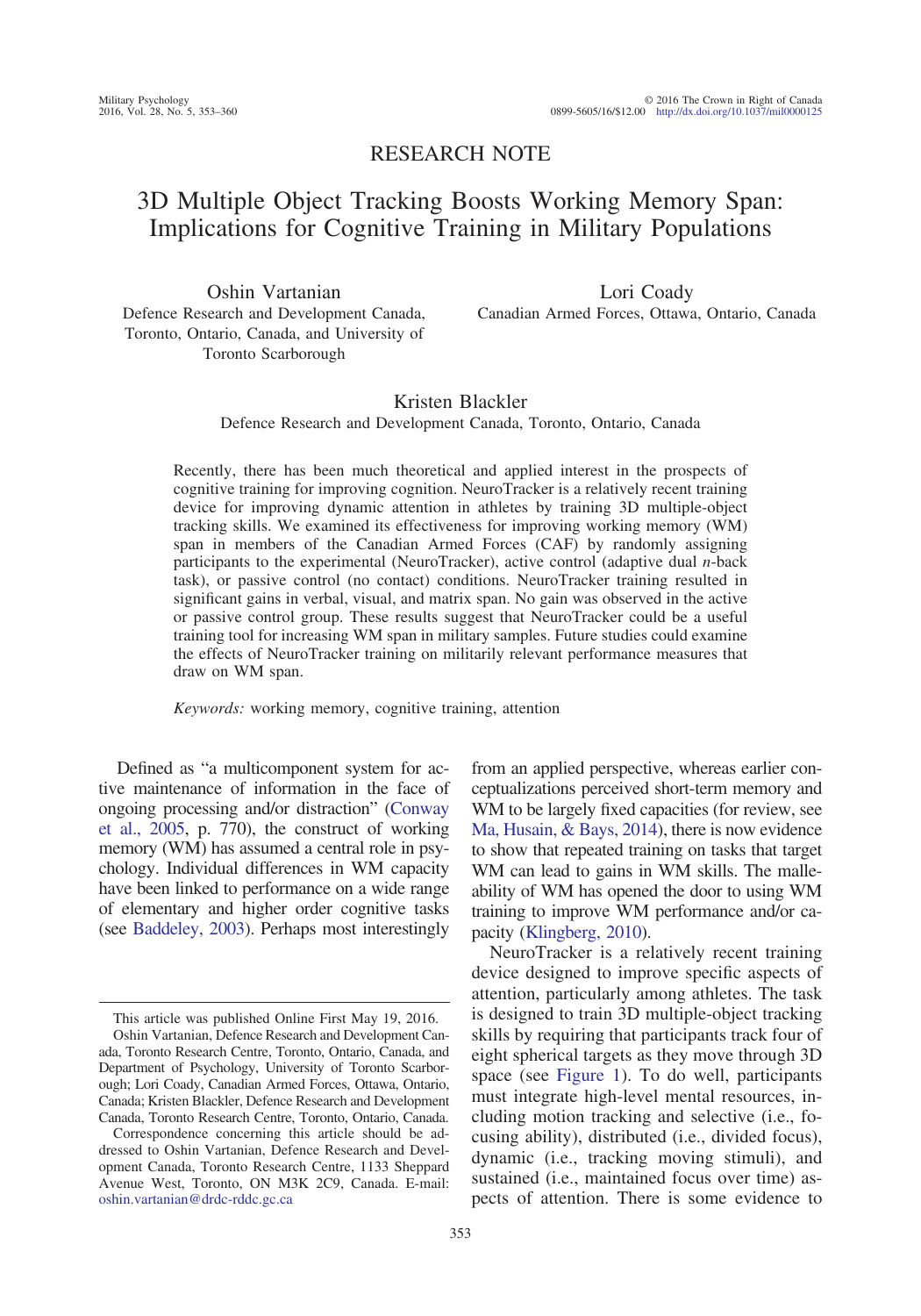

*Figure 1.* Five steps of each trial in the NeuroTracker task. (a) Presentation phase where eight spheres are shown in a 3D volume space, (b) indexing phase where four spheres (targets) change color (red) and are highlighted (hallo) for 1 s, (c) movement phase where the targets indexed in stage b return to their original form and color and all spheres move for 8 s crisscrossing and bouncing off of each other and the virtual 3D volume cube walls that are not otherwise visible, (d) identification phase where the spheres come to a halt and the observer has to identify the four spheres originally indexed in phase (b) (the spheres are individually tagged with a number so the observer can give the number corresponding to the original targets), and (e) feedback phase where the participant is given information on the correct targets. Figure and caption reproduced by kind permission from Faubert (2013). See the online article for the color version of this figure.

suggest that 3D multiple-object tracking speed thresholds are an indicator of the quality of high-level brain function (Legault & Faubert, 2012). Importantly, training is adaptive such that speed is adjusted automatically as a function of performance to ensure that participants perform at the upper threshold of their ability.

Evidence has shown that training on NeuroTracker leads to improvements in performance in 3D object tracking in novices and professional athletes (Faubert, 2013; Faubert & Sidebottom, 2012). For example, Faubert (2013) has shown that the performance of professional athletes (i.e., soccer players from the English Premier League, ice hockey players from the National Hockey League, and rugby players from the French Top 14 Rugby League), elite amateurs (i.e., persons enlisted in the National Collegiate Athletic Association university sports program and a European Olympic sport-training center), and nonathlete university students improves across sessions, with professional athletes exhibiting a steeper learning slope as a function of training.

Although the aforementioned studies have shown that NeuroTracker training can improve 3D multiple-object tracking skills, two recent studies have focused on the relationship between those skills and actual athletic performance. Mangine et al. (2014) administered NeuroTracker training to a group of elite National Basketball Association players

prior to the beginning of the regular season and examined the relationship between the key dependent variable derived from training (i.e., visual tracking speed) and accumulated basketball-specific measures over the course of the entire regular season. NeuroTracker performance was correlated with the number of assists, steals, and the assists-to-turnover ratio. More recently, Romeas, Guldner, and Faubert (2016) assigned university soccer players to an experimental condition that trained on NeuroTracker, an active control condition that viewed 3D soccer videos, or a passive control condition. The training sessions were sandwiched between soccer games, enabling the researchers to rate three essential soccer skills (passing, dribbling, shooting) exhibited by each player before and after training. The results revealed a significant improvement (15%) in passing accuracy for the NeuroTracker group between pre- and post-training, demonstrating that 3D multiple-object tracking training can transfer to superior on-the-field performance by athletes.

Although the primary focus of NeuroTracker training is attention, it has recently been shown that the platform also targets WM. For example, Parsons et al. (2016) have shown that compared to a passive control condition, 10 sessions of training can enhance WM—measured by the letter-number sequence and spatial span subscales of the Wechsler Adult Intelligence Scale (Wechsler,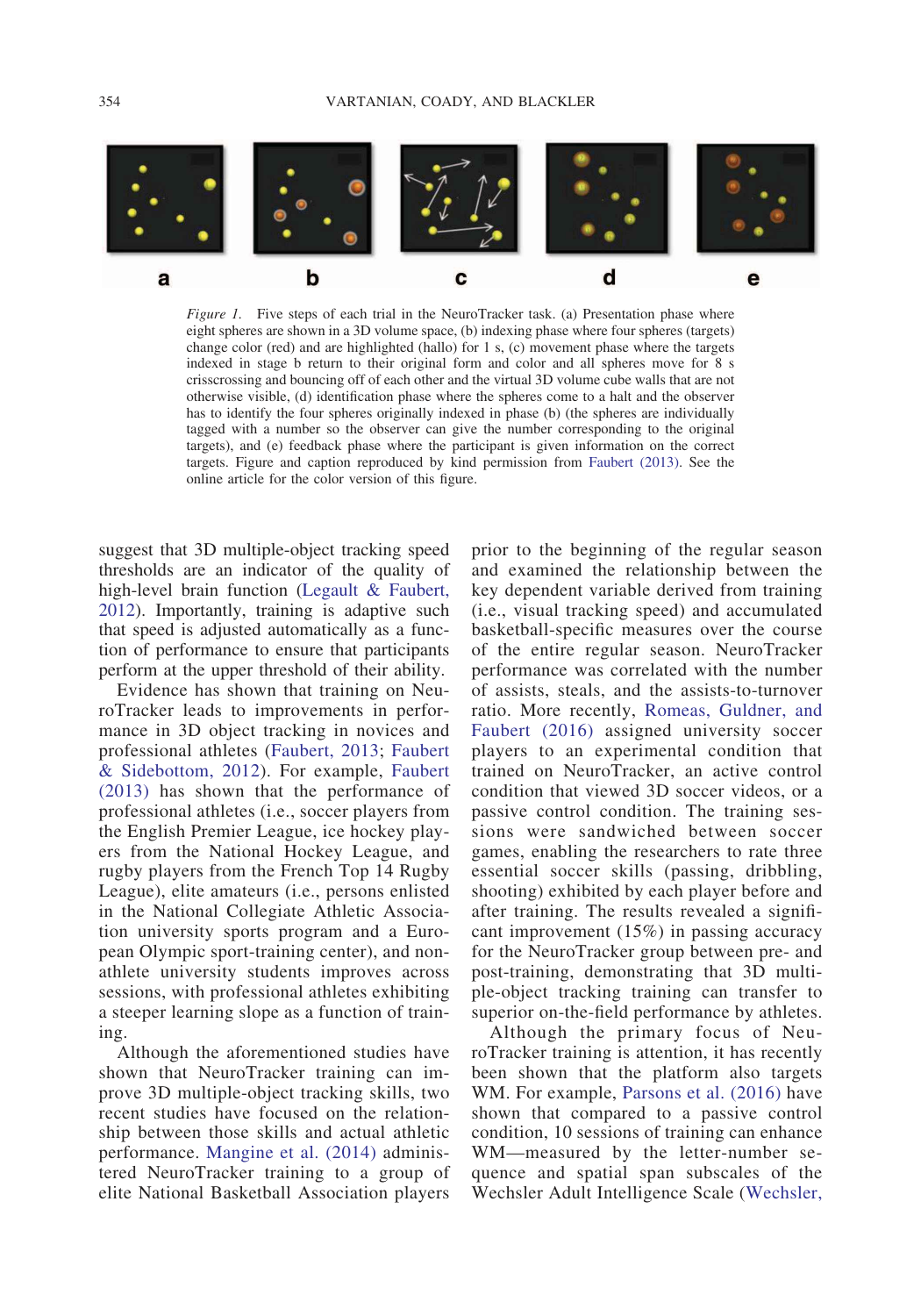1997). This is perhaps not surprising, given that optimal performance necessitates that participants maintain the visuospatial positional information about the four targets relevant in the face of ongoing processing and/or distraction (see Figure 1). Doing so requires storing, updating, and inhibiting (irrelevant) information—activities that constitute the defining subcomponents of WM function.

Within the military context, WM has been identified as an important mental capacity for various occupations (e.g., Paullin, Ingerick, Trippe, & Wasko, 2011). Indeed, in recognition of its relevance to military performance, the Department of Defense has been evaluating WM tests for inclusion in the Armed Services Vocational Aptitude Battery—the evaluation tool used by the U.S. military services for enlistment qualification and the classification of recruits into military occupations (see Held, Carretta, & Rumsey, 2014). In addition, it is also known that military stressors such as the prospect of being shot (Taverniers, Smeets, Van Ruysseveldt, Syroit, & von Grumbkow, 2011) or the predeployment interval (Jha, Stanley, Kiyonaga, Wong, & Gelfand, 2010) can deplete WM capacity. This suggests that interventions that can increase WM capacity in members of the military could play an important role not only in augmenting cognitive performance but also as a countermeasure against stress-related reductions in mental capacity. However, despite its effectiveness in civilian samples, it is currently not known whether NeuroTracker training will lead to improved WM span within a military population. We hypothesized that NeuroTracker training would lead to significant gains on measures of WM span in a sample drawn from the Canadian Armed Forces (CAF).

### **Method**

## **Participants**

CAF volunteers  $(N = 41)$  participated in this study. Our protocol was approved by Defence Research and Development Canada's Human Research Ethics Committee.

## **Materials and Procedure**

Following written informed consent to participate in the study, all participants completed the background information form to enable us to characterize the sample's demographics (see Table 1). Baseline testing began with the assessment of crystallized and fluid intelligence using Shipley-2 (Shipley, Gruber, Martin, & Klein, 2009). This was done because psychometric intelligence is strongly correlated with WM capacity and various measures of attention, and therefore it was necessary to ensure that the training conditions were equated in terms of these two dimensions of intelligence. Next, we administered three WM span tasks that were modifications of the tasks reported in Harrison et al. (2013). For *word (verbal) span,* four-letter monosyllabic words were presented one at a time on a monitor. After each block of words, participants were prompted by the software to recall the words they saw in the order they were presented in. Blocks ranged from three to nine words. For *matrix span,* participants were presented with a  $4 \times 4$  matrix where one square (out of 16) appeared in red and the rest in white. At the end of each block of matrices, participants were instructed to recall the locations of the red squares in the order in which they were presented. Blocks ranged from three to nine matrices. For *visual span,* participants were presented with one arrow at a time that pointed in one of eight directions. At the end of each block of arrows, participants were instructed to recall the directions of the arrows in the order in which they were presented. Blocks ranged from three to nine arrows. The computer task provided a detailed description of each task prior to the start, and the experimenter reviewed the instructions and provided an example in each case to the participants. The order of the three span tasks was randomized.

Immediately following the completion of baseline testing, participants were randomly assigned to the experimental  $(n = 13)$ , active control ( $n = 14$ ), or passive control ( $n = 14$ ) condition. Participants in the experimental condition were instructed to complete ten 10 min training sessions within a 2-week period. The NeuroTracker unit was stationed in a room at the training base. Each participant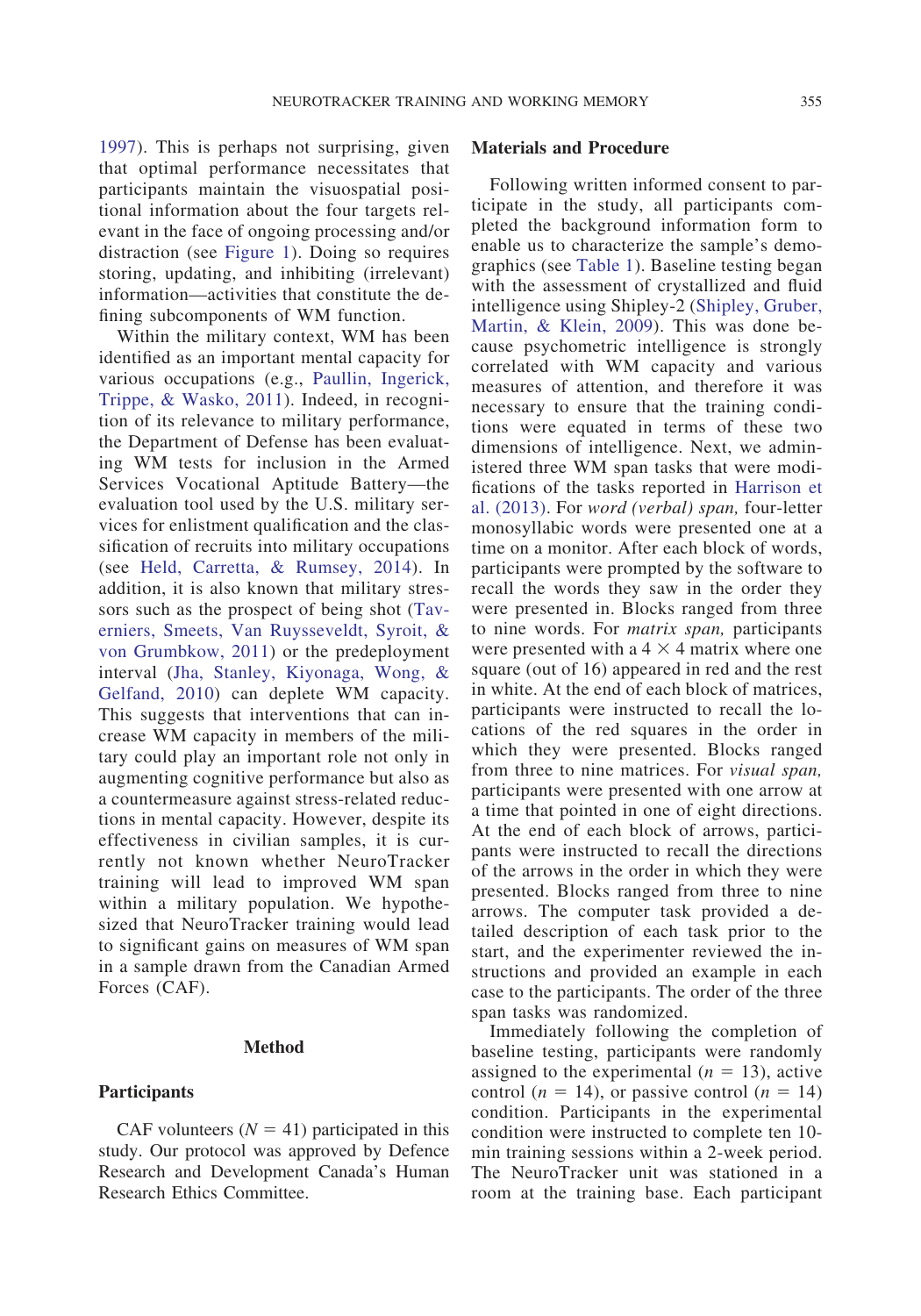|                                    | NeuroTracker     | Active control   | Passive control |
|------------------------------------|------------------|------------------|-----------------|
| Gender                             |                  |                  |                 |
| Male                               | 13               | 14               | 14              |
| Female                             | $\overline{0}$   | $\mathbf{0}$     | $\mathbf{0}$    |
| Age $(y)$                          |                  |                  |                 |
| $21 - 25$                          | $\boldsymbol{0}$ | $\boldsymbol{0}$ | $\mathbf{1}$    |
| $26 - 30$                          | 1                | 3                | $\overline{c}$  |
| $31 - 35$                          | 5                | 3                | 6               |
| $36 - 40$                          | 3                | 7                | 1               |
| $41 - 45$                          | $\overline{c}$   | 1                | 3               |
| $46 - 50$                          | $\overline{2}$   | $\mathbf{0}$     | 1               |
| <b>Status</b>                      |                  |                  |                 |
| Regular force                      | 13               | 14               | 13              |
| Reservist                          | $\overline{0}$   | $\overline{0}$   | 1               |
| Rank                               |                  |                  |                 |
| NCM (Private, Cpl/MCpl, Sgt)       | 8                | 8                | 12              |
| Senior NCM (WO, Master WO,         |                  |                  |                 |
| Chief WO)                          | 3                | $\overline{2}$   | $\overline{c}$  |
| Junior officer                     | 1                | 4                | $\overline{0}$  |
| Years of service                   |                  |                  |                 |
| $6 - 10$                           | $\overline{4}$   | $\overline{2}$   | 3               |
| $11 - 15$                          | 1                | $\overline{4}$   | 6               |
| $16 - 20$                          | 3                | 7                | 3               |
| $21 - 25$                          | 3                | 1                | 1               |
| $26 - 30$                          | 1                | $\Omega$         | 1               |
| Education                          |                  |                  |                 |
| Less than high school diploma      | $\theta$         | $\theta$         | 1               |
| High school diploma                | 6                | 8                | 7               |
| College diploma                    | 4                | 1                | 6               |
| University undergraduate degree    | 1                | 5                | $\Omega$        |
| Shipley-2 standard score, $M(SD)$  |                  |                  |                 |
| Verbal (crystallized intelligence) | 108(7)           | 106(11)          | 111(11)         |
| Block Design (fluid intelligence)  | 113(11)          | 114(9)           | 113(15)         |

Table 1 *Sample Demographics Broken Down by Condition*

*Note*. Parametric and nonparametric tests demonstrated that there was no statistically significant difference between the three groups on any demographic or ability variable (*p*s .05). Cpl = corporal; MCpl = master corporal; NCM = noncommissioned member; Sgt =  $s$ ergeant;  $WO = warrant$  officer.

trained individually. In accordance with instructions from the manufacturer, the room used for this purpose was quiet and relatively dark, because too much light can interfere with the motion capture camera. Each participant was equipped with 3D glasses to enable depth perception on the screen. Participants were instructed to sit upright on a chair placed in front of a 65-inch 3D projection screen (Panasonic). Given the size of the projection screen and in consultation with the manufacturer of NeuroTracker (CogniSens, Inc.), the chair was placed 5.5 feet from the screen.

NeuroTracker is designed to offer different types of training, each meant to exercise different abilities. In this study, we focused on

*core* training, where each session unfolded in the form of twenty 8-s repetitions—repeated twice. The difficulty (i.e., speed of target motion) was adjusted using the staircase method between repetitions. The following were the instructions to the participant:

Four targets will light up red, then return to yellow. Pay attention to these four targets as they move for 8 seconds. At the end of each 8-second repetition, identify the four targets. If you identify all four correctly, the speed will increase. If you make a mistake, the speed will decrease. At the end of 20 reps, you will get a final score for the whole session.

The final score generated at the end of each session (i.e., accuracy as a function of speed)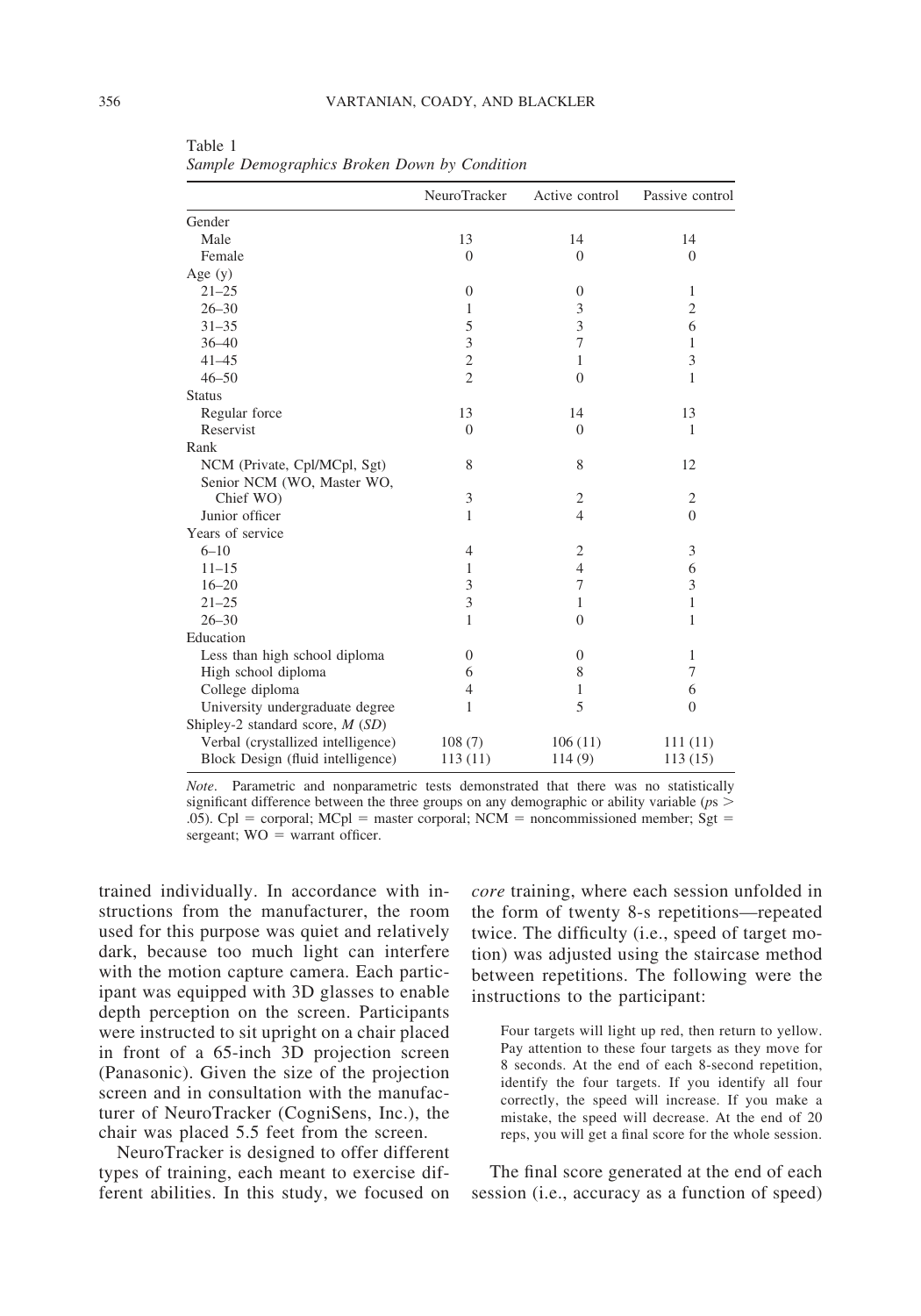represents a composite measure of performance.

Each participant in the active control condition was provided with a personalized laptop and instructed to complete ten 10-min training sessions within the same 2-week period. The participants in the active control condition were instructed to complete these sessions in isolation and in a quiet location. Because the laptop given to the active control group recorded dates and times of session completion, the training regimen could be verified upon the completion of the study.<sup>1</sup> The specific WM task completed by participants in the active control condition was a variant of the *n*-back (i.e., referred to as "adaptive dual *n*-back" because auditory and visual information was presented simultaneously on each trial). The *n*-back is a measure of WM performance that is correlated with WM capacity (Conway et al., 2005). On each trial of this task, the participant was presented with a letter through the auditory channel and saw one of eight possible target locations light up around a central fixation point (500 ms). Participants were instructed to indicate whether the presented letter matched a letter presented a specific number of positions (i.e., *n*) earlier by pressing a button on the keyboard. Similarly, they were instructed to indicate whether the lit location matched a location lit a specific number of positions (i.e., *n*) earlier by pressing another button on the keyboard. The interstimulus interval was fixed at 2,500 ms. So, for example, on 1-back, there was a match if the present item (letter and/or location) matched the one presented one position earlier; on 2-back, there was a match if it matched the one presented two positions earlier; and so on. Importantly, we administered an adaptive version of the dual *n*-back, meaning that following initiation with 1-back, the level of *n* was adjusted in relation to performance. This mimics the adaptive nature of NeuroTracker training. Participants in the passive control condition did not engage in any systematic training in the 2-week period.

Practice durations and frequencies in previous studies involving WM training have varied greatly, ranging from one 20- or 30 min session to 20 hr spread over 10 weeks (see Buschkuehl, Jaeggi, & Jonides, 2012;

Klingberg, 2010; Morrison & Chein, 2011). Our design consisting of 10-min sessions was based on durations of training in previous NeuroTracker studies. In addition, given the target population, our decision to focus on a short and concentrated regimen of training was motivated by our desire to assess the feasibility of training in settings where the implementation of a lengthy training regimen is impractical.

Following the completion of the 2-week training regimen, all participants returned to the original testing location to complete the three span tasks again in random order.

#### **Results**

As shown in Table 1, the groups did not differ on any demographic or cognitive variable. The training profiles for the experimental and active control groups are depicted in Figure 2. For the NeuroTracker group, a repeatedmeasures analysis of variance (ANOVA) demonstrated that performance improved across the training sessions,  $F(9, 108) = 11.34, p < .001$ , partial  $\eta^2 = .49$ . A test of within-subjects contrasts demonstrated a significant linear trend,  $F(1, 12) = 70.11, p < .001$ , partial  $\eta^2 = .85$ . Similarly, for the active control group, a repeatedmeasures ANOVA demonstrated that performance improved across the 10 training sessions,  $F(9, 99) = 4.61, p < .001$ , partial  $\eta^2 = .30$ . A test of within-subjects contrasts demonstrated a significant linear trend,  $F(1, 11) = 26.94$ ,  $p <$ .001, partial  $\eta^2 = .71$ . Thus, in both conditions, performance on the trained task improved across sessions.

At baseline, the correlations among the three measures of span were as follows: word-visual,  $r(39) = .57, p < .001$ ; word-matrix,  $r(39) = .46$ ,  $p = .002$ ; and visual-matrix,  $r(39) = .54$ ,  $p <$ .001. For each group separately, we calculated the change (i.e., post-pre score) for each span measure as a function of training. Span performance was calculated using the Partial-Credit Unit Scoring (PCU) method, where PCU expresses the mean proportion of elements within a trial recalled cor-

<sup>&</sup>lt;sup>1</sup> Our preference would have been to have all training occur in the same location. Unfortunately, due to logistic difficulties, it did not appear feasible to administer daily training to all participants in the same lab space. This presents a limitation of our design.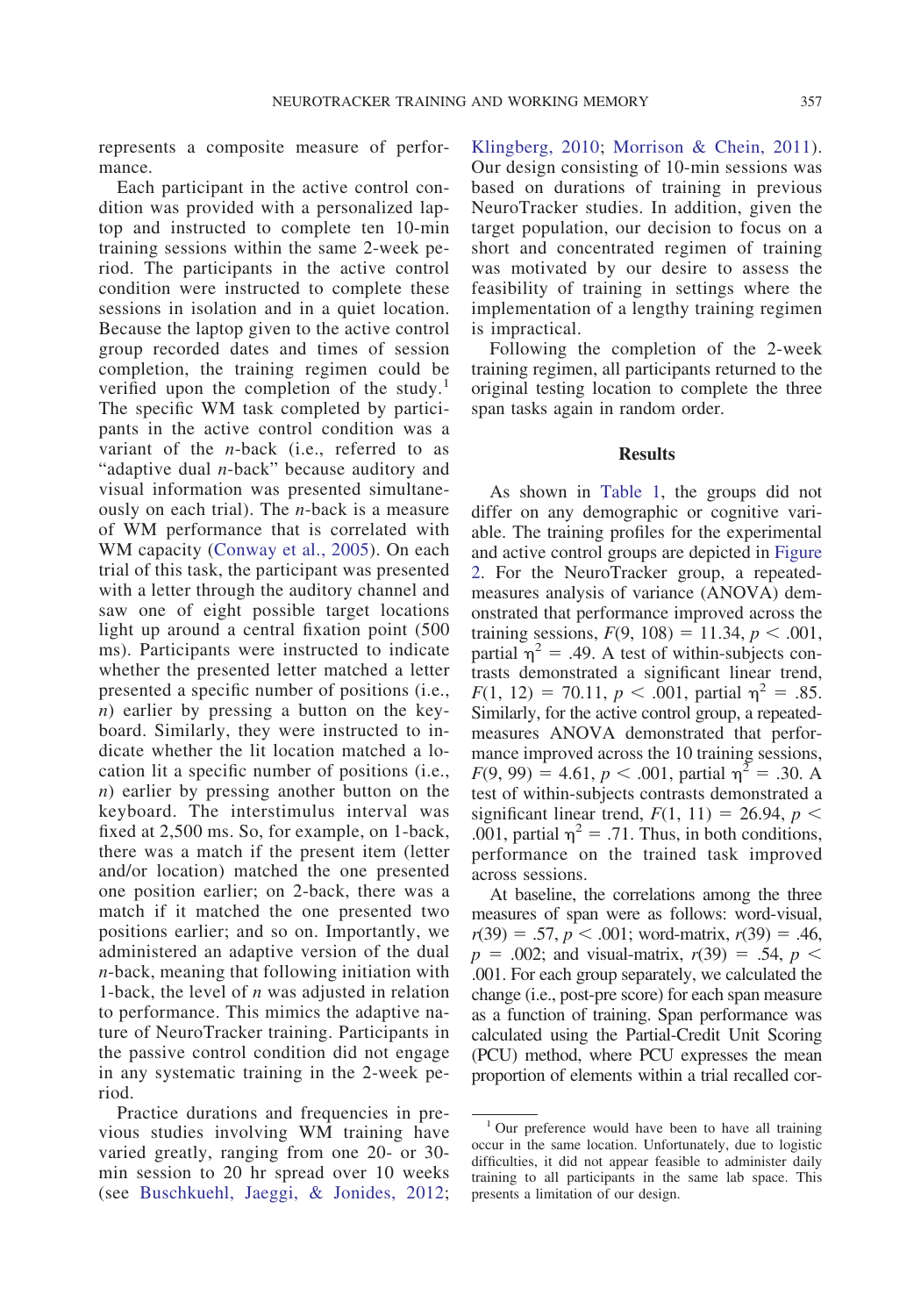

*Figure 2.* Training profiles for each condition. Error bars represent *SEM*. See the online article for the color version of this figure.

rectly (Conway et al., 2005). For the NeuroTracker group, training resulted in a significant increase in word span,  $t(12) = 3.45$ ,  $p = .005$ ,  $d =$ .96; visual span,  $t(12) = 2.18$ ,  $p = .050$ ,  $d = .60$ ; and matrix span,  $t(12) = 2.85$ ,  $p = .015$ ,  $d = .79$ . In contrast, for the active control group, training did not alter word span,  $t(12) = 2.11$ ,  $p = .056$ ,  $d = 0.56$ ; visual span,  $t(12) = 2.11$ ,  $p = 0.057$ ,  $d =$ .58; or matrix span,  $t(12) = 1.42$ ,  $p = .180$ ,  $d =$ .39. Similarly, for the passive control group, training did not alter word span,  $t(12) = 0.50$ ,  $p =$ .626,  $d = 0.07$ ; visual span,  $t(12) = 1.36$ ,  $p = 0.198$ ,  $d = 0.45$ ; or matrix span,  $t(12) = 1.70$ ,  $p = 0.115$ ,  $d = .49.^2$ 

## **Discussion**

Our results demonstrated that a 10-day regimen of core NeuroTracker training can lead to gains in verbal, visual, and matrix WM span, registering medium to large effect sizes in the process. These results extend the NeuroTracker literature by demonstrating that training can benefit WM capacity in a military sample. In addition, the observation that span measures were strongly correlated at baseline and that NeuroTracker training led to gains in all measures is consistent with evidence that verbal and visuospatial WM capacity measures reflect a primarily domain-general construct (e.g., Kane et al., 2004).

Some limitations of our study must be taken into consideration while interpreting the results. First, our sample size was relatively small, and therefore the results require replication. Second, although previous studies involving Neu-

<sup>2</sup> These significance patterns did not change when we instead conducted ANOVAs and entered Shipley-2 verbal and block design scores as covariates for verbal and visual/ matrix span, respectively.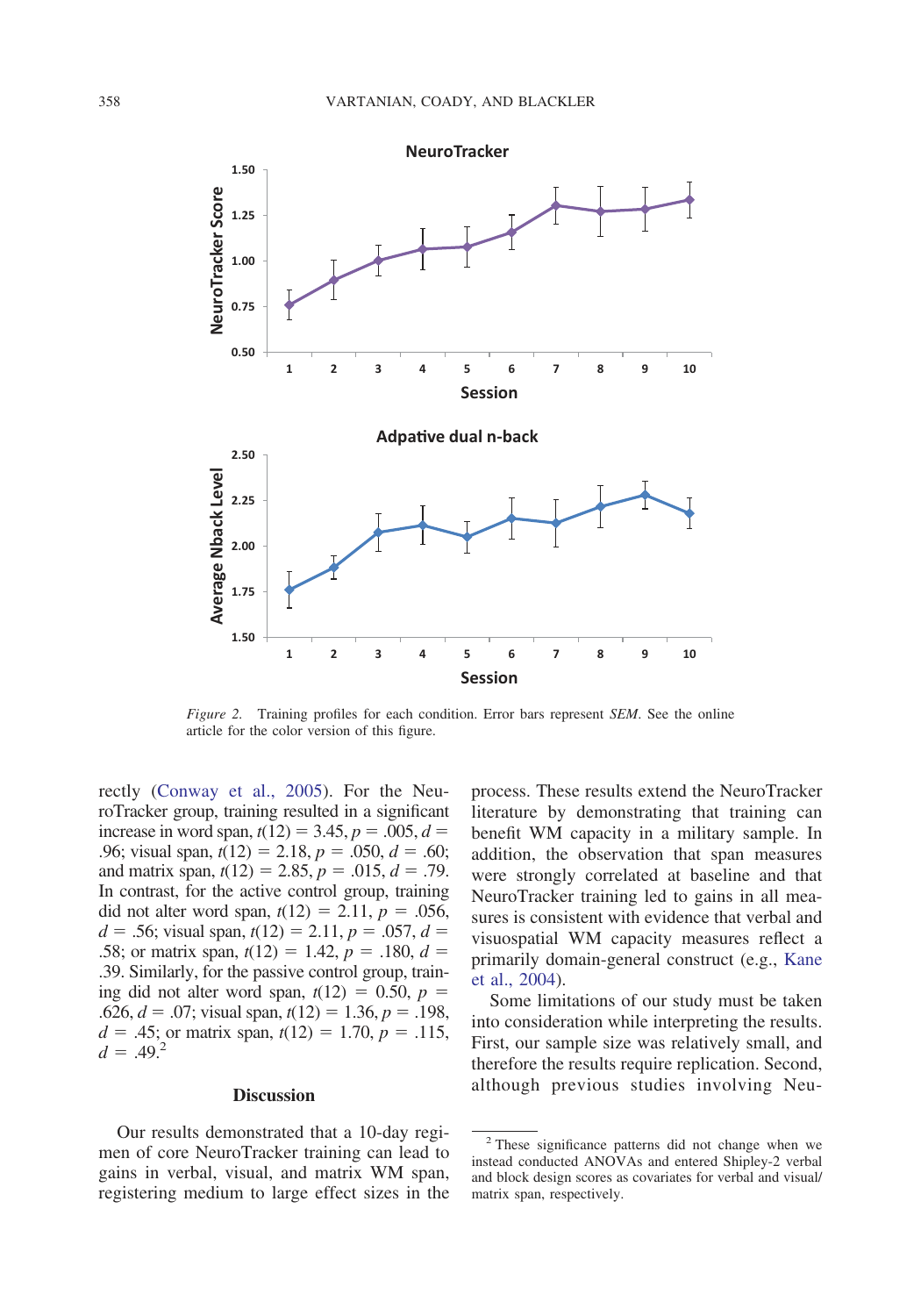roTracker training have typically involved 10 min training sessions, that specific duration might not be necessarily optimal for observing training-related gains in nonathletic settings. Nevertheless, given the operational environment of military units, it was important to test the efficacy of a training intervention that can be implemented within brief sessions. Third, observing gains on measures of WM span can be seen as an intermediate step toward the measurement of gains on outcome measures of actual operational significance that draw on WM span. Should the results observed in the present study prove reliable in replication, the next steps could involve examining the effects of NeuroTracker training on military-specific measures of performance, as has been done in the athletic domain (see Mangine et al., 2014; Romeas et al., 2016). Importantly, given that there likely exist differences in the extent to which various occupations and tasks within the military draw on WM capacity, specific aspects of NeuroTracker training (e.g., frequency, duration, aspects of attention) can be customized to facilitate transfer to outcome measures of interest.

#### **References**

- Baddeley, A. (2003). Working memory: Looking back and looking forward. *Nature Reviews Neuroscience, 4,* 829–839. http://dx.doi.org/10.1038/ nrn1201
- Buschkuehl, M., Jaeggi, S. M., & Jonides, J. (2012). Neuronal effects following working memory training. *Developmental Cognitive Neuroscience, 2*(Suppl. 1), S167–S179. http://dx.doi.org/10.1016/ j.dcn.2011.10.001
- Conway, A. R. A., Kane, M. J., Bunting, M. F., Hambrick, D. Z., Wilhelm, O., & Engle, R. W. (2005). Working memory span tasks: A methodological review and user's guide. *Psychonomic Bulletin & Review, 12,* 769–786. http://dx.doi.org/ 10.3758/BF03196772
- Faubert, J. (2013). Professional athletes have extraordinary skills for rapidly learning complex and neutral dynamic visual scenes. *Scientific Reports, 3,* 1154. http://dx.doi.org/10.1038/srep01154
- Faubert, J., & Sidebottom, L. (2012). Perceptualcognitive training of athletes. *Journal of Clinical Sport Psychology, 6,* 85–102. Retrieved from http://nardellaclinic.com/assets/files/references/ Perceptual-Cognitive-Training-of-Athletes.pdf
- Harrison, T. L., Shipstead, Z., Hicks, K. L., Hambrick, D. Z., Redick, T. S., & Engle, R. W. (2013).

Working memory training may increase working memory capacity but not fluid intelligence. *Psychological Science, 24,* 2409–2419. http://dx.doi .org/10.1177/0956797613492984

- Held, J. D., Carretta, T. R., & Rumsey, M. G. (2014). Evaluation of tests of perceptual speed/accuracy and spatial ability for use in military occupational classification. *Military Psychology, 26,* 199–220. http://dx.doi.org/10.1037/mil0000043
- Jha, A. P., Stanley, E. A., Kiyonaga, A., Wong, L., & Gelfand, L. (2010). Examining the protective effects of mindfulness training on working memory capacity and affective experience. *Emotion, 10,* 54–64. http://dx.doi.org/10.1037/a0018438
- Kane, M. J., Hambrick, D. Z., Tuholski, S. W., Wilhelm, O., Payne, T. W., & Engle, R. W. (2004). The generality of working memory capacity: A latent-variable approach to verbal and visuospatial memory span and reasoning. *Journal of Experimental Psychology: General, 133,* 189–217. http:// dx.doi.org/10.1037/0096-3445.133.2.189
- Klingberg, T. (2010). Training and plasticity of working memory. *Trends in Cognitive Sciences, 14,* 317–324. http://dx.doi.org/10.1016/j.tics.2010 .05.002
- Legault, I., & Faubert, J. (2012). Perceptualcognitive training improves biological motion perception: Evidence for transferability of training in healthy aging. *NeuroReport, 23,* 469–473. http:// dx.doi.org/10.1097/WNR.0b013e328353e48a
- Ma, W. J., Husain, M., & Bays, P. M. (2014). Changing concepts of working memory. *Nature Neuroscience, 17,* 347–356. http://dx.doi.org/10.1038/nn .3655
- Mangine, G. T., Hoffman, J. R., Wells, A. J., Gonzalez, A. M., Rogowski, J. P., Townsend, J. R.,... Stout, J. R. (2014). Visual tracking speed is related to basketball-specific measures of performance in NBA players. *Journal of Strength and Conditioning Research, 28,* 2406–2414. http://dx.doi.org/10 .1519/JSC.0000000000000550
- Morrison, A. B., & Chein, J. M. (2011). Does working memory training work? The promise and challenges of enhancing cognition by training working memory. *Psychonomic Bulletin & Review, 18,* 46– 60. http://dx.doi.org/10.3758/s13423-010-0034-0
- Parsons, B., Magill, T., Boucher, A., Zhang, M., Zogbo, K., Bérubé, S.,... Faubert, J. (2016). Enhancing cognitive function using perceptualcognitive training. *Clinical EEG and Neuroscience, 47,* 37–47. http://dx.doi.org/10.1177/ 1550059414563746
- Paullin, C., Ingerick, M., Trippe, D. M., & Wasko, L. (2011). *Identifying best bet entry-level selection measures for U.S. Air Force remotely piloted aircraft (RPA) pilot and sensor operator (SO) occupations* (AFCAPS-FR-2011–0013). Randolph